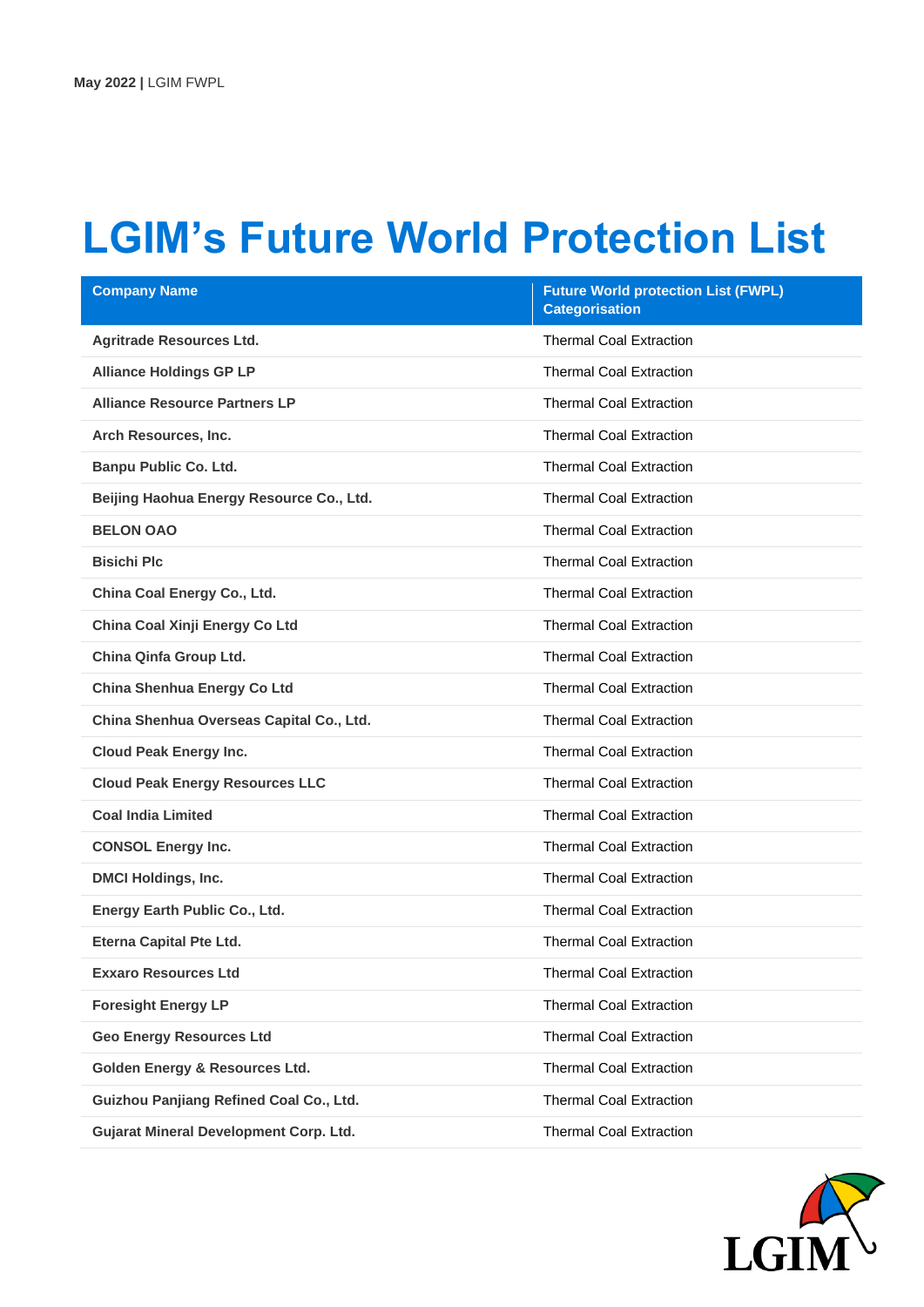| <b>Hallador Energy Co.</b>                          | <b>Thermal Coal Extraction</b> |
|-----------------------------------------------------|--------------------------------|
| Henan Dayou Energy Co Ltd                           | <b>Thermal Coal Extraction</b> |
| Henan Shenhuo Coal & Power Co., Ltd.                | <b>Thermal Coal Extraction</b> |
| <b>Ichor Coal NV</b>                                | <b>Thermal Coal Extraction</b> |
| <b>Ikwezi Mining Ltd</b>                            | <b>Thermal Coal Extraction</b> |
| Indika Energy Capital III Pte. Ltd.                 | <b>Thermal Coal Extraction</b> |
| Indika Energy Capital IV Pte Ltd.                   | <b>Thermal Coal Extraction</b> |
| <b>Indo Energy Finance II BV</b>                    | <b>Thermal Coal Extraction</b> |
| Inner Mongolia Dian Tou Energy Corp. Ltd.           | <b>Thermal Coal Extraction</b> |
| Inner Mongolia PingZhuang Energy Resources Co., Ltd | <b>Thermal Coal Extraction</b> |
| Inner Mongolia Yitai Coal Co., Ltd.                 | <b>Thermal Coal Extraction</b> |
| Intra Energy Corp. Ltd.                             | <b>Thermal Coal Extraction</b> |
| Jinneng Holding Shanxi Coal Industry Co., Ltd.      | <b>Thermal Coal Extraction</b> |
| Jinneng Holdings Coal Industry Group Co., Ltd.      | <b>Thermal Coal Extraction</b> |
| <b>Jizhong Energy Resources Co., Ltd</b>            | <b>Thermal Coal Extraction</b> |
| Kangaroo Resources Pty Ltd.                         | <b>Thermal Coal Extraction</b> |
| Kinetic Development Group Ltd.                      | <b>Thermal Coal Extraction</b> |
| Kuzbasskaya Toplivnaya Kompaniya PJSC               | <b>Thermal Coal Extraction</b> |
| Lubelski Wegiel Bogdanka SA                         | <b>Thermal Coal Extraction</b> |
| <b>MC Mining Ltd.</b>                               | <b>Thermal Coal Extraction</b> |
| <b>NACCO Industries Inc.</b>                        | <b>Thermal Coal Extraction</b> |
| Nan Nan Resources Enterprise Ltd.                   | <b>Thermal Coal Extraction</b> |
| Navajo Transitional Energy Co. LLC                  | <b>Thermal Coal Extraction</b> |
| New Hope Corp. Ltd.                                 | <b>Thermal Coal Extraction</b> |
| Peabody Energy Corp.                                | <b>Thermal Coal Extraction</b> |
| <b>Peabody Securities Finance Corp.</b>             | <b>Thermal Coal Extraction</b> |
| Pingdingshan Tianan Coal Mining Co., Ltd.           | <b>Thermal Coal Extraction</b> |
| PT ABM Investama Tbk                                | <b>Thermal Coal Extraction</b> |
| <b>PT Adaro Energy Tbk</b>                          | <b>Thermal Coal Extraction</b> |
| PT Adaro Indonesia                                  | <b>Thermal Coal Extraction</b> |
| <b>PT Atlas Resources Tbk</b>                       | <b>Thermal Coal Extraction</b> |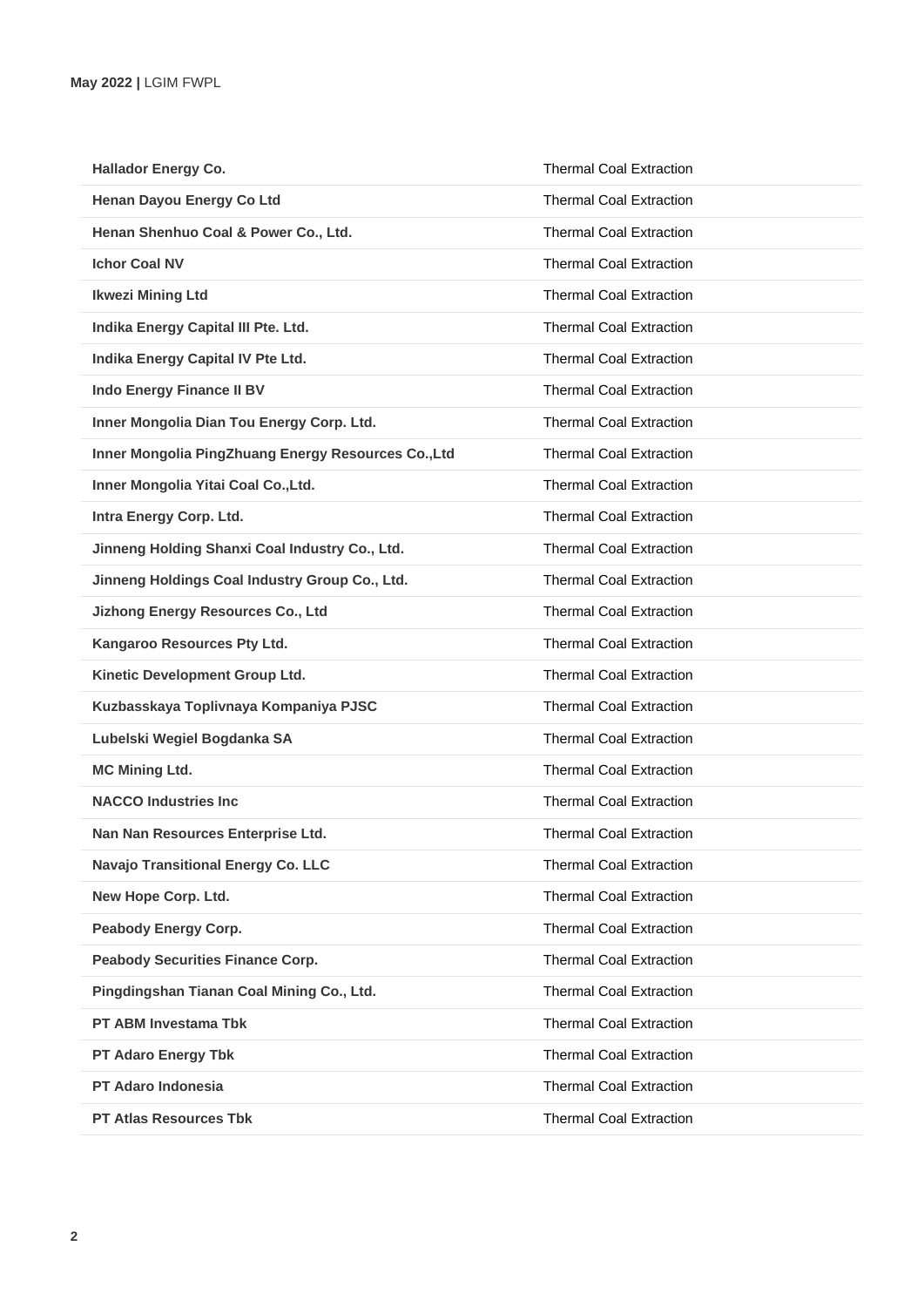| PT Baramulti Suksessarana Tbk                        | <b>Thermal Coal Extraction</b> |
|------------------------------------------------------|--------------------------------|
| PT Bayan Resources Tbk                               | <b>Thermal Coal Extraction</b> |
| <b>PT Bukit Asam Tbk</b>                             | <b>Thermal Coal Extraction</b> |
| <b>PT Bumi Resources Tbk</b>                         | Thermal Coal Extraction        |
| <b>PT Dian Swastatika Sentosa Tbk</b>                | <b>Thermal Coal Extraction</b> |
| PT Exploitasi Energi Indonesia Tbk                   | <b>Thermal Coal Extraction</b> |
| PT Golden Eagle Energy Tbk                           | <b>Thermal Coal Extraction</b> |
| PT Harum Energy Tbk                                  | <b>Thermal Coal Extraction</b> |
| PT Indika Energy Tbk                                 | <b>Thermal Coal Extraction</b> |
| PT Indo Tambangraya Megah Tbk                        | <b>Thermal Coal Extraction</b> |
| PT Mitrabara Adiperdana Tbk                          | <b>Thermal Coal Extraction</b> |
| PT Resource Alam Indonesia Tbk                       | <b>Thermal Coal Extraction</b> |
| PT Toba Bara Sejahtera Tbk                           | <b>Thermal Coal Extraction</b> |
| <b>PT Trada Alam Minera Tbk</b>                      | <b>Thermal Coal Extraction</b> |
| Semirara Mining & Power Corp.*                       | <b>Thermal Coal Extraction</b> |
| Shaanxi Coal Industry Co., Ltd.                      | <b>Thermal Coal Extraction</b> |
| Shan Xi Hua Yang Group New Energy Co. Ltd.           | <b>Thermal Coal Extraction</b> |
| Shanghai Datun Energy Resources Co., Ltd.            | <b>Thermal Coal Extraction</b> |
| Shanxi Lanhua Sci-Tech Venture Co Ltd                | <b>Thermal Coal Extraction</b> |
| Shanxi Lu'an Environmental Energy Development Co Ltd | <b>Thermal Coal Extraction</b> |
| Southstone Minerals Ltd.                             | <b>Thermal Coal Extraction</b> |
| <b>Sundiro Holding Co Ltd</b>                        | <b>Thermal Coal Extraction</b> |
| <b>TerraCom Ltd</b>                                  | <b>Thermal Coal Extraction</b> |
| The Lanna Resources Public Co., Ltd.                 | <b>Thermal Coal Extraction</b> |
| Thungela Resources Ltd.                              | <b>Thermal Coal Extraction</b> |
| <b>Universal Coal PLC</b>                            | <b>Thermal Coal Extraction</b> |
| Vinacomin - Mong Duong Coal JSC                      | <b>Thermal Coal Extraction</b> |
| Vinacomin Cao Son Coal JSC                           | <b>Thermal Coal Extraction</b> |
| <b>Vinacomin Coc Sau Coal JSC</b>                    | <b>Thermal Coal Extraction</b> |
| Vinacomin Deo Nai Coal JSC                           | <b>Thermal Coal Extraction</b> |
| Vinacomin Nui Beo Coal JSC                           | <b>Thermal Coal Extraction</b> |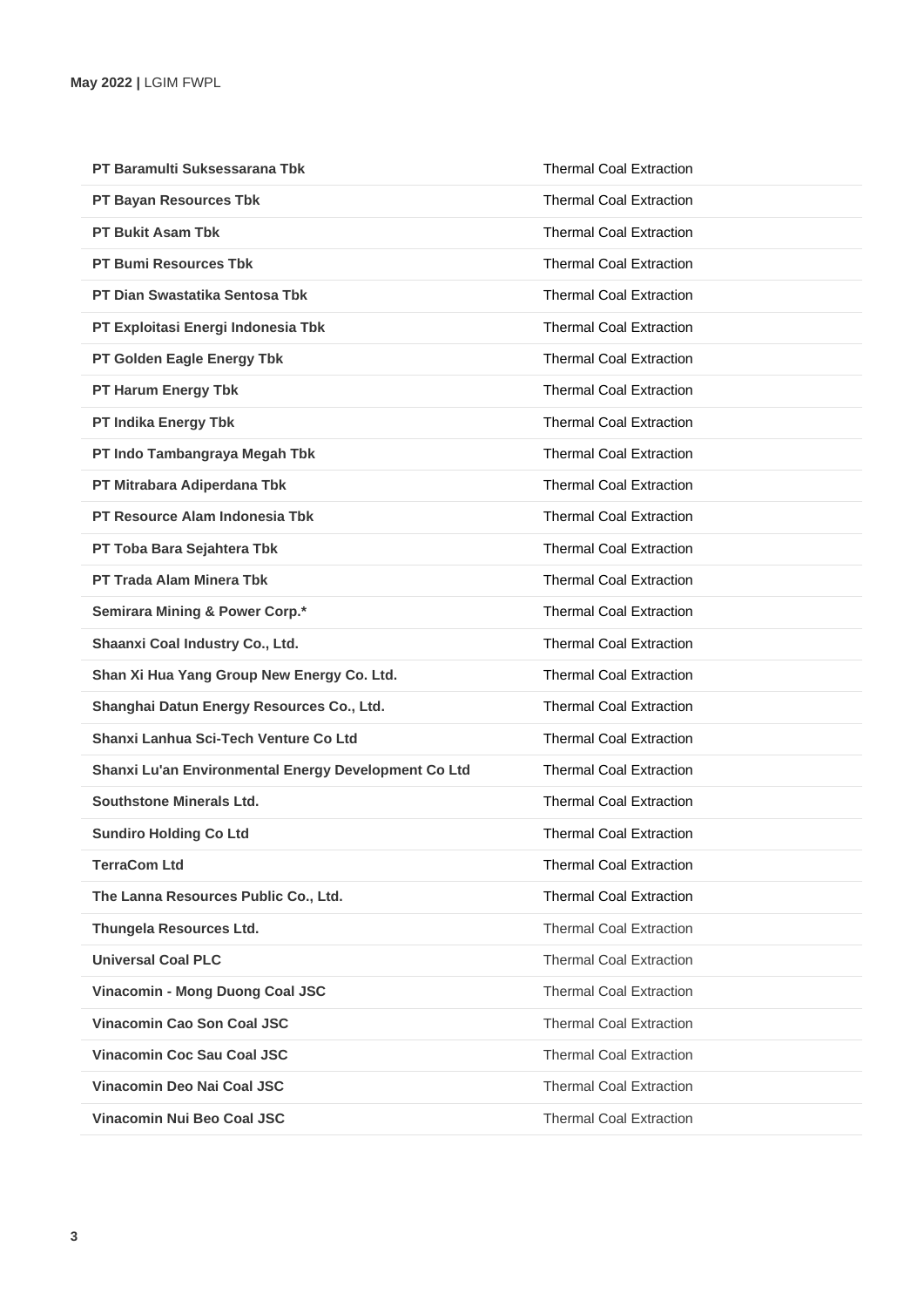| Vinacomin-Ha Tu Coal JSC                                 | <b>Thermal Coal Extraction</b>       |
|----------------------------------------------------------|--------------------------------------|
| Washington H. Soul Pattinson & Co. Ltd.                  | <b>Thermal Coal Extraction</b>       |
| <b>Wescoal Holdings Ltd</b>                              | <b>Thermal Coal Extraction</b>       |
| <b>Westmoreland Coal Co.</b>                             | <b>Thermal Coal Extraction</b>       |
| <b>Whitehaven Coal Ltd</b>                               | <b>Thermal Coal Extraction</b>       |
| Yancoal Australia Ltd                                    | <b>Thermal Coal Extraction</b>       |
| Yancoal International Resources Development Co., Ltd.    | <b>Thermal Coal Extraction</b>       |
| Yankuang Energy Group Co., Ltd.                          | <b>Thermal Coal Extraction</b>       |
| Zhengzhou Coal Industry & Electric Power Co., Ltd.       | <b>Thermal Coal Extraction</b>       |
| <b>Aboitiz Power Corp.</b>                               | <b>Thermal Coal Power Generation</b> |
| Adani Electricity Mumbai Ltd.                            | <b>Thermal Coal Power Generation</b> |
| Adani Power Ltd.                                         | <b>Thermal Coal Power Generation</b> |
| <b>AES Andes SA</b>                                      | <b>Thermal Coal Power Generation</b> |
| <b>AGL Energy Ltd.</b>                                   | <b>Thermal Coal Power Generation</b> |
| Alabama Power Co.                                        | <b>Thermal Coal Power Generation</b> |
| <b>Alarko Holding A.S.</b>                               | <b>Thermal Coal Power Generation</b> |
| <b>Altalink Investments LP</b>                           | <b>Thermal Coal Power Generation</b> |
| <b>American Electric Power Co Inc.</b>                   | <b>Thermal Coal Power Generation</b> |
| An Hui Wenergy Co., Ltd.                                 | <b>Thermal Coal Power Generation</b> |
| Appalachian Power Co.                                    | <b>Thermal Coal Power Generation</b> |
| Banpu Power Public Co. Ltd.                              | <b>Thermal Coal Power Generation</b> |
| Berkshire Hathaway Energy Co.                            | <b>Thermal Coal Power Generation</b> |
| <b>CalEnergy Co., Inc.</b>                               | <b>Thermal Coal Power Generation</b> |
| <b>Castle Peak Power Finance Co. Ltd.</b>                | <b>Thermal Coal Power Generation</b> |
| <b>CESC Ltd.</b>                                         | <b>Thermal Coal Power Generation</b> |
| China Datang Co., Ltd.                                   | <b>Thermal Coal Power Generation</b> |
| China Guodian Corp.                                      | <b>Thermal Coal Power Generation</b> |
| China Huadian Corp. Ltd.                                 | <b>Thermal Coal Power Generation</b> |
| China Huaneng Group Co., Ltd.                            | <b>Thermal Coal Power Generation</b> |
| China Huaneng Group Treasury Management (Hong Kong) Ltd. | <b>Thermal Coal Power Generation</b> |
| China Power International Development Ltd.               | <b>Thermal Coal Power Generation</b> |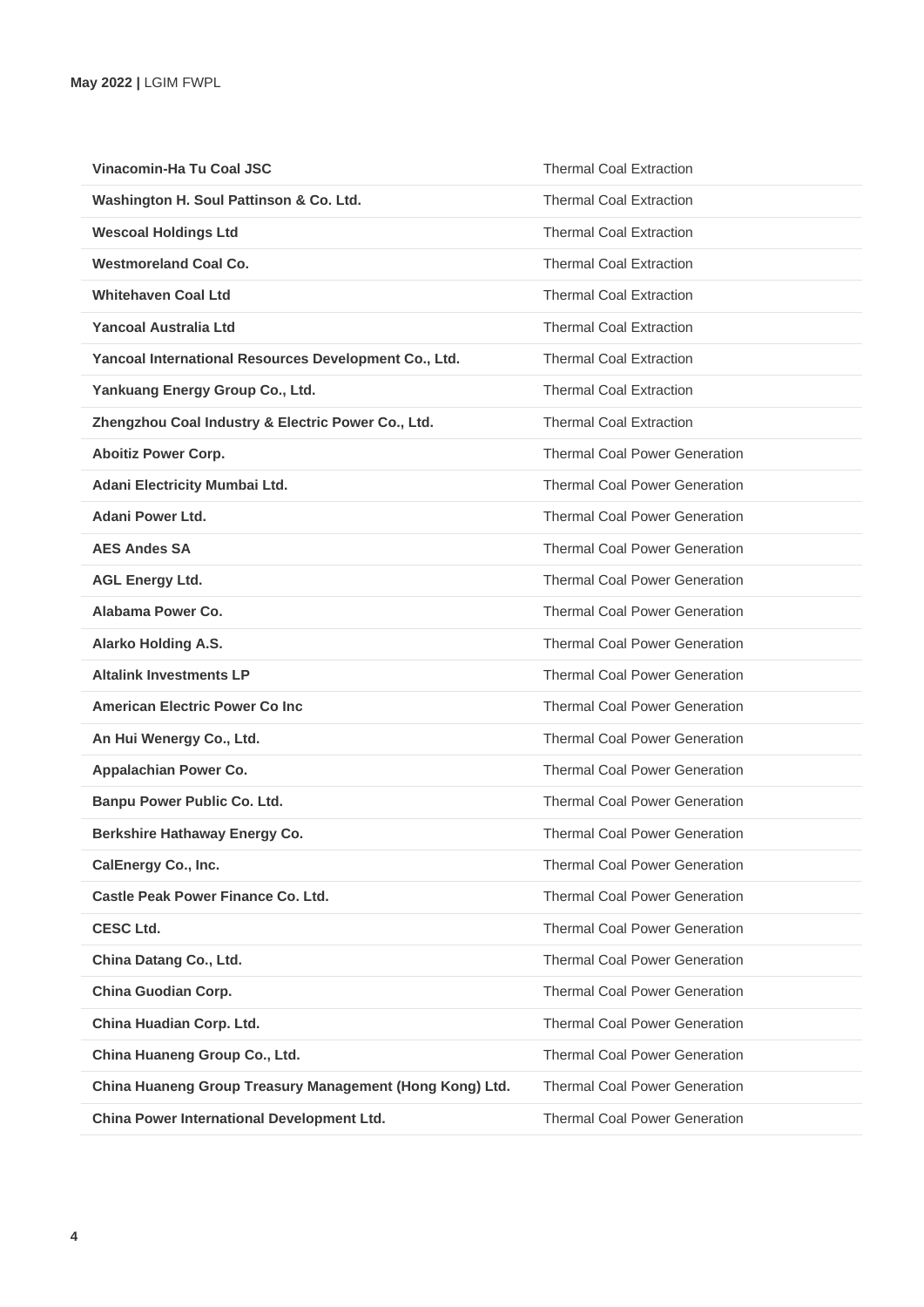| China Resources Power Holdings Co. Ltd.              | <b>Thermal Coal Power Generation</b> |
|------------------------------------------------------|--------------------------------------|
| <b>Chongqing Energy Investment Group Co., Ltd.</b>   | <b>Thermal Coal Power Generation</b> |
| <b>CLP Holdings Ltd.</b>                             | <b>Thermal Coal Power Generation</b> |
| <b>CLP Power HK Finance Ltd.</b>                     | <b>Thermal Coal Power Generation</b> |
| <b>CLP Power Hong Kong Financing Ltd.</b>            | <b>Thermal Coal Power Generation</b> |
| <b>Columbus Southern Power Co.</b>                   | <b>Thermal Coal Power Generation</b> |
| <b>Consumers Energy Co.</b>                          | <b>Thermal Coal Power Generation</b> |
| <b>Contour Power Global Holdings</b>                 | <b>Thermal Coal Power Generation</b> |
| <b>ContourGlobal Plc</b>                             | <b>Thermal Coal Power Generation</b> |
| <b>ContourGlobal Power Holdings SA</b>               | <b>Thermal Coal Power Generation</b> |
| Datang International Power Generation Co., Ltd.      | <b>Thermal Coal Power Generation</b> |
| <b>DTE Electric Co.</b>                              | <b>Thermal Coal Power Generation</b> |
| DTEK B.V.                                            | <b>Thermal Coal Power Generation</b> |
| <b>DTEK Finance Plc</b>                              | <b>Thermal Coal Power Generation</b> |
| <b>Duke Energy Indiana LLC</b>                       | <b>Thermal Coal Power Generation</b> |
| Electric Power Development Co., Ltd.                 | <b>Thermal Coal Power Generation</b> |
| <b>Electricity Generating Public Co., Ltd.</b>       | <b>Thermal Coal Power Generation</b> |
| <b>Elm Road Generating Station Supercritical LLC</b> | <b>Thermal Coal Power Generation</b> |
| <b>Empresa Electrica Cochrane SpA</b>                | <b>Thermal Coal Power Generation</b> |
| <b>Empresa Electrica Angamos SA</b>                  | <b>Thermal Coal Power Generation</b> |
| <b>Empresa Electrica Guacolda SA</b>                 | <b>Thermal Coal Power Generation</b> |
| Enea SA                                              | <b>Thermal Coal Power Generation</b> |
| <b>Energa Finance AB</b>                             | <b>Thermal Coal Power Generation</b> |
| <b>Energa SA</b>                                     | <b>Thermal Coal Power Generation</b> |
| <b>Energy Harbor Corp.</b>                           | <b>Thermal Coal Power Generation</b> |
| Eneva S.A.                                           | <b>Thermal Coal Power Generation</b> |
| <b>Engie Energia Chile SA</b>                        | <b>Thermal Coal Power Generation</b> |
| Engro Corp. Ltd.                                     | <b>Thermal Coal Power Generation</b> |
| EP Energy, a.s.                                      | <b>Thermal Coal Power Generation</b> |
| <b>EP Infrastructure as</b>                          | <b>Thermal Coal Power Generation</b> |
| <b>Eskom Holdings SOC Limited</b>                    | <b>Thermal Coal Power Generation</b> |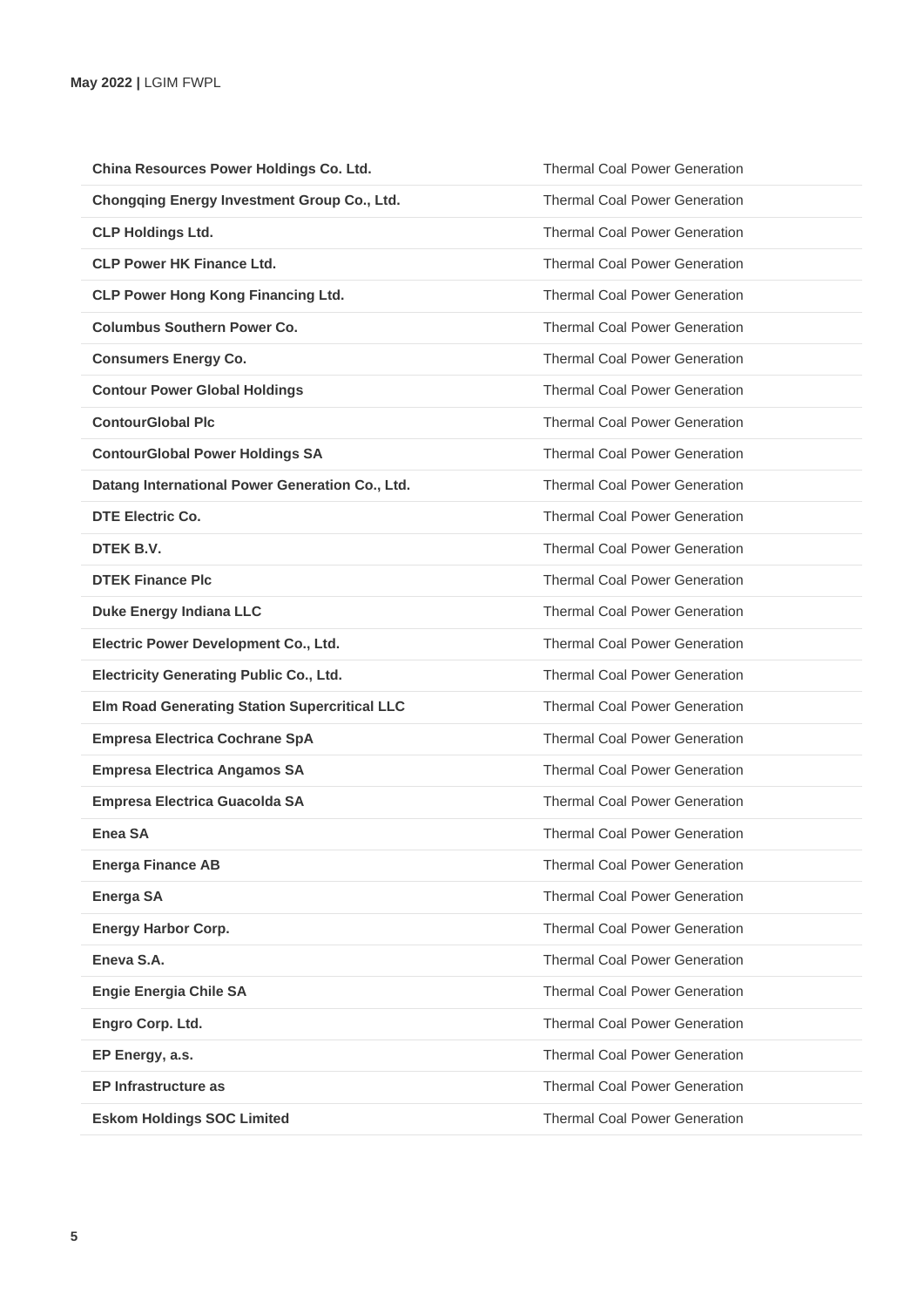| Evergy Kansas Central, Inc.                              | <b>Thermal Coal Power Generation</b> |
|----------------------------------------------------------|--------------------------------------|
| Evergy Kansas South, Inc.                                | <b>Thermal Coal Power Generation</b> |
| Evergy, Inc.                                             | <b>Thermal Coal Power Generation</b> |
| <b>GD Power Development Co., Ltd</b>                     | <b>Thermal Coal Power Generation</b> |
| <b>Great Plains Energy Inc</b>                           | <b>Thermal Coal Power Generation</b> |
| <b>Great River Energy</b>                                | <b>Thermal Coal Power Generation</b> |
| <b>Guangdong Electric Power Development Co. Ltd.</b>     | <b>Thermal Coal Power Generation</b> |
| Guangxi Guiguan Electric Power Co., Ltd.                 | <b>Thermal Coal Power Generation</b> |
| Guizhou Wujiang Hydropower Development Co., Ltd.         | <b>Thermal Coal Power Generation</b> |
| <b>Gujarat Industries Power Co. Ltd.</b>                 | <b>Thermal Coal Power Generation</b> |
| <b>Gulf Power Co.</b>                                    | <b>Thermal Coal Power Generation</b> |
| Henan Yuneng Holding Co., Ltd.                           | <b>Thermal Coal Power Generation</b> |
| HK Electric Investments & HK Electric Investments Ltd.   | <b>Thermal Coal Power Generation</b> |
| Hokkaido Electric Power Co., Inc.                        | <b>Thermal Coal Power Generation</b> |
| <b>Hokuriku Electric Power Co.</b>                       | <b>Thermal Coal Power Generation</b> |
| Hongkong Electric Finance Ltd.                           | <b>Thermal Coal Power Generation</b> |
| Huadian Energy Co., Ltd.                                 | <b>Thermal Coal Power Generation</b> |
| <b>Huadian Fuxin Energy Corp Ltd</b>                     | <b>Thermal Coal Power Generation</b> |
| Huadian Power International Corp Ltd                     | <b>Thermal Coal Power Generation</b> |
| Huaneng Power International, Inc.                        | <b>Thermal Coal Power Generation</b> |
| Hubei Energy Group Co. Ltd.                              | <b>Thermal Coal Power Generation</b> |
| <b>IE2 Holdco SAU</b>                                    | <b>Thermal Coal Power Generation</b> |
| Indiana Michigan Power Co.                               | <b>Thermal Coal Power Generation</b> |
| Inner Mongolia Mengdian Huaneng Thermal Power Corp. Ltd. | <b>Thermal Coal Power Generation</b> |
| Interstate Power & Light Co.                             | <b>Thermal Coal Power Generation</b> |
| <b>IPALCO Enterprises, Inc.</b>                          | <b>Thermal Coal Power Generation</b> |
| Irkutskenergo JSC                                        | <b>Thermal Coal Power Generation</b> |
| Jiangsu Guoxin Corp. Ltd.                                | <b>Thermal Coal Power Generation</b> |
| Jinneng Holding Shanxi Electric Power Co,. Ltd.          | <b>Thermal Coal Power Generation</b> |
| Jionto Energy Investment Co., Ltd. Hebei                 | <b>Thermal Coal Power Generation</b> |
| <b>JSW Energy Ltd</b>                                    | <b>Thermal Coal Power Generation</b> |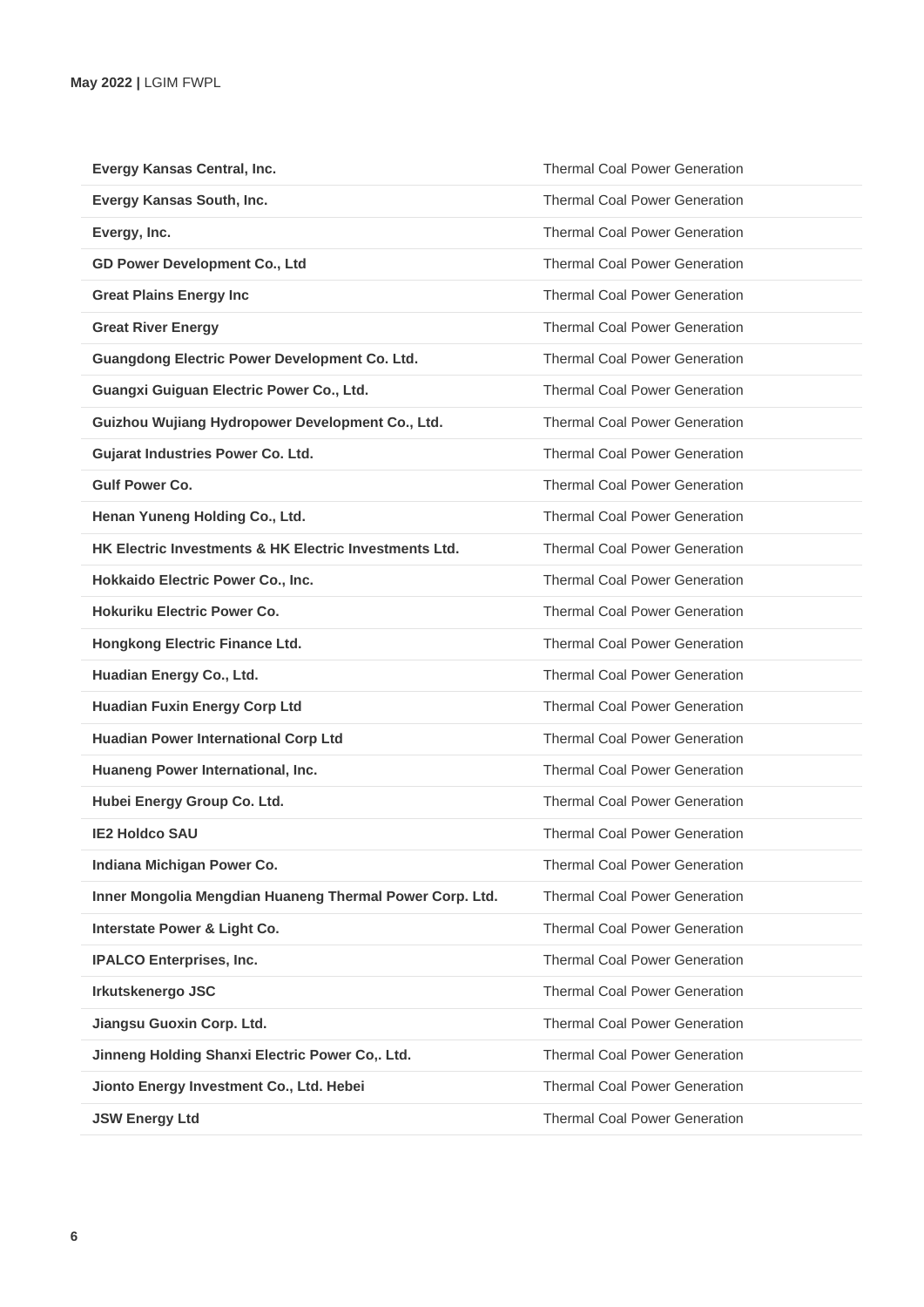| Kansas City Power & Light Co.                            | <b>Thermal Coal Power Generation</b> |
|----------------------------------------------------------|--------------------------------------|
| <b>Kentucky Utilities Co.</b>                            | <b>Thermal Coal Power Generation</b> |
| Korea East-West Power Co., Ltd.                          | <b>Thermal Coal Power Generation</b> |
| <b>Korea Electric Power Corporation</b>                  | <b>Thermal Coal Power Generation</b> |
| Korea Midland Power Co., Ltd.                            | <b>Thermal Coal Power Generation</b> |
| Korea South-East Power Co., Ltd.                         | <b>Thermal Coal Power Generation</b> |
| Korea Southern Power Co., Ltd.                           | <b>Thermal Coal Power Generation</b> |
| Korea Western Power Co., Ltd.                            | <b>Thermal Coal Power Generation</b> |
| <b>LG&amp;E &amp; KU Energy LLC</b>                      | <b>Thermal Coal Power Generation</b> |
| <b>Listrindo Capital B.V.</b>                            | <b>Thermal Coal Power Generation</b> |
| Louisville Gas & Electric Co.                            | <b>Thermal Coal Power Generation</b> |
| <b>Manila Electric Co.</b>                               | <b>Thermal Coal Power Generation</b> |
| <b>MGE Energy Inc</b>                                    | <b>Thermal Coal Power Generation</b> |
| <b>MidAmerican Energy Holdings Co.</b>                   | <b>Thermal Coal Power Generation</b> |
| <b>Minejesa Capital BV</b>                               | <b>Thermal Coal Power Generation</b> |
| <b>Municipal Electric Authority of Georgia (Georgia)</b> | <b>Thermal Coal Power Generation</b> |
| Nava Bharat Ventures Ltd                                 | <b>Thermal Coal Power Generation</b> |
| <b>NLC India Ltd.</b>                                    | <b>Thermal Coal Power Generation</b> |
| Nova Scotia Power, Inc.                                  | <b>Thermal Coal Power Generation</b> |
| <b>NTPC Limited</b>                                      | <b>Thermal Coal Power Generation</b> |
| <b>OPG Power Ventures PLC</b>                            | <b>Thermal Coal Power Generation</b> |
| Otter Tail Corp.                                         | <b>Thermal Coal Power Generation</b> |
| <b>PacifiCorp</b>                                        | <b>Thermal Coal Power Generation</b> |
| PGE Górnictwo i Energetyka Konwencjonalna SA             | <b>Thermal Coal Power Generation</b> |
| PGE Polska Grupa Energetyczna SA                         | <b>Thermal Coal Power Generation</b> |
| <b>PGE Sweden AB</b>                                     | <b>Thermal Coal Power Generation</b> |
| <b>Pha Lai Thermal Power JSC</b>                         | <b>Thermal Coal Power Generation</b> |
| PNM Resources, Inc.                                      | <b>Thermal Coal Power Generation</b> |
| <b>PT Cikarang Listrindo Tbk</b>                         | <b>Thermal Coal Power Generation</b> |
| <b>PT Paiton Energy</b>                                  | <b>Thermal Coal Power Generation</b> |
| PT Perusahaan Listrik Negara (Persero)                   | <b>Thermal Coal Power Generation</b> |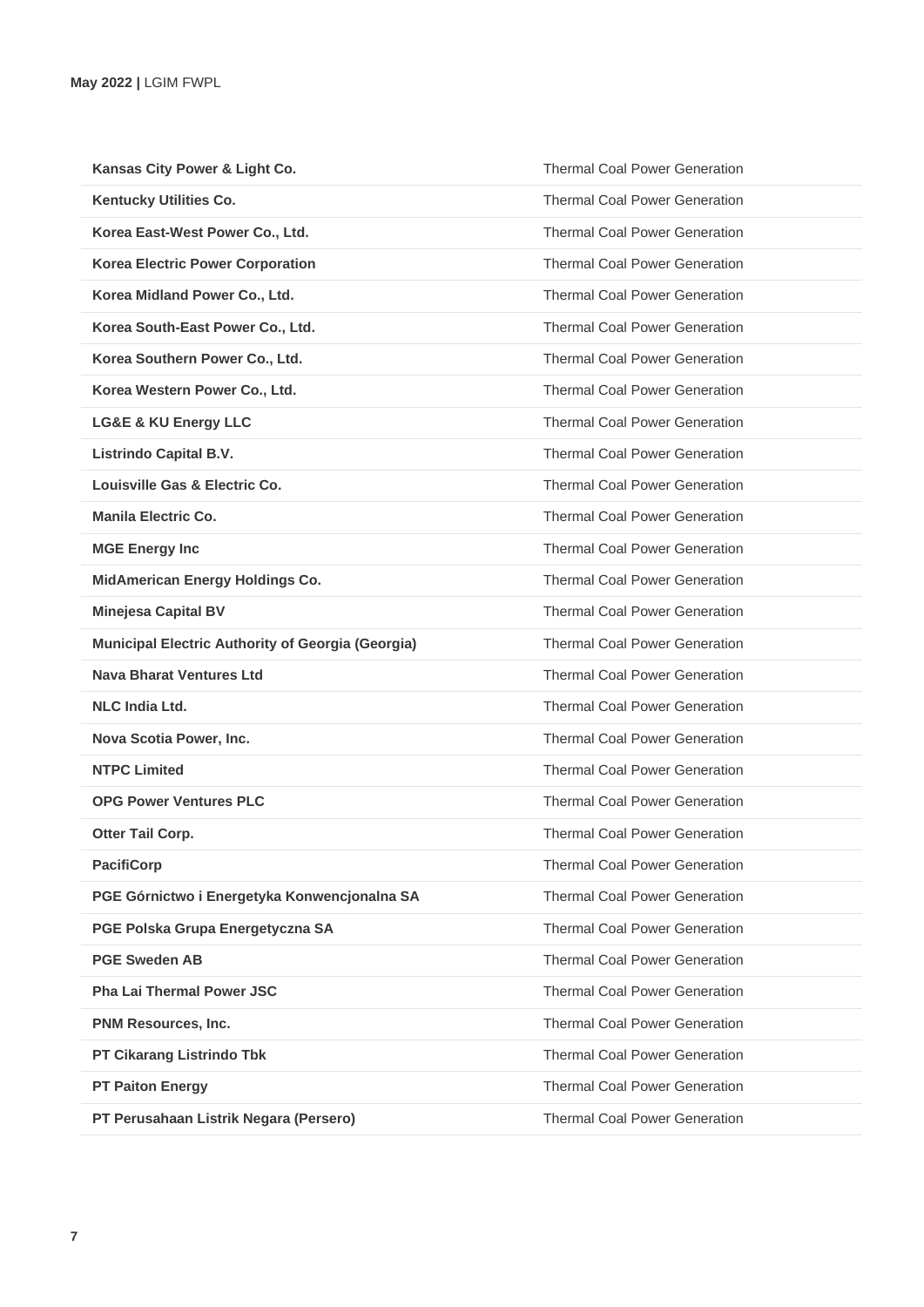| <b>Public Power Corp. SA</b>                                          | <b>Thermal Coal Power Generation</b> |
|-----------------------------------------------------------------------|--------------------------------------|
| <b>Public Service Company of New Mexico</b>                           | <b>Thermal Coal Power Generation</b> |
| <b>Reliance Power Ltd.</b>                                            | <b>Thermal Coal Power Generation</b> |
| RGS (AEGCO) Funding Corp.                                             | <b>Thermal Coal Power Generation</b> |
| RGS I&M Funding Corp.                                                 | <b>Thermal Coal Power Generation</b> |
| <b>RWE AG</b>                                                         | <b>Thermal Coal Power Generation</b> |
| SDIC Power Holdings CO., LTD.                                         | <b>Thermal Coal Power Generation</b> |
| Shanghai Electric Power Co., Ltd.                                     | <b>Thermal Coal Power Generation</b> |
| Shanghai Electric Power Finance Ltd.                                  | <b>Thermal Coal Power Generation</b> |
| Shenergy (Group) Co., Ltd.                                            | <b>Thermal Coal Power Generation</b> |
| <b>SMC Global Power Holdings Corp.</b>                                | <b>Thermal Coal Power Generation</b> |
| <b>South Carolina Public Service Authority</b>                        | <b>Thermal Coal Power Generation</b> |
| Southwestern Electric Power Co.                                       | <b>Thermal Coal Power Generation</b> |
| SPIC 2016 US Dollar Bond Co. Ltd.                                     | <b>Thermal Coal Power Generation</b> |
| SPIC 2018 USD Senior Perpetual Bond Co. Ltd.                          | <b>Thermal Coal Power Generation</b> |
| State Power Investment Corp., Ltd.                                    | <b>Thermal Coal Power Generation</b> |
| <b>Stronghold Digital Mining, Inc.</b>                                | <b>Thermal Coal Power Generation</b> |
| <b>Talen Energy Corp.</b>                                             | <b>Thermal Coal Power Generation</b> |
| The Chugoku Electric Power Co., Inc.                                  | <b>Thermal Coal Power Generation</b> |
| The Hongkong Electric Co., Ltd.                                       | <b>Thermal Coal Power Generation</b> |
| The Second Generation Co of the Wholesale Power Market<br><b>PJSC</b> | <b>Thermal Coal Power Generation</b> |
| The Tata Power Company Limited                                        | <b>Thermal Coal Power Generation</b> |
| Top Energy Co. Ltd. Shanxi                                            | <b>Thermal Coal Power Generation</b> |
| <b>TransAlta Corp.</b>                                                | <b>Thermal Coal Power Generation</b> |
| Tri-State Generation & Transmission Association, Inc.                 | <b>Thermal Coal Power Generation</b> |
| Tucson Electric Power Co., Inc.                                       | <b>Thermal Coal Power Generation</b> |
| <b>Union Electric Co.</b>                                             | <b>Thermal Coal Power Generation</b> |
| Viesgo Infraestructuras Energeticas SL                                | <b>Thermal Coal Power Generation</b> |
| Wintime Energy Co., Ltd.                                              | <b>Thermal Coal Power Generation</b> |
| <b>Wisconsin Electric Power Co.</b>                                   | <b>Thermal Coal Power Generation</b> |
| Wisconsin Power & Light Co.                                           | <b>Thermal Coal Power Generation</b> |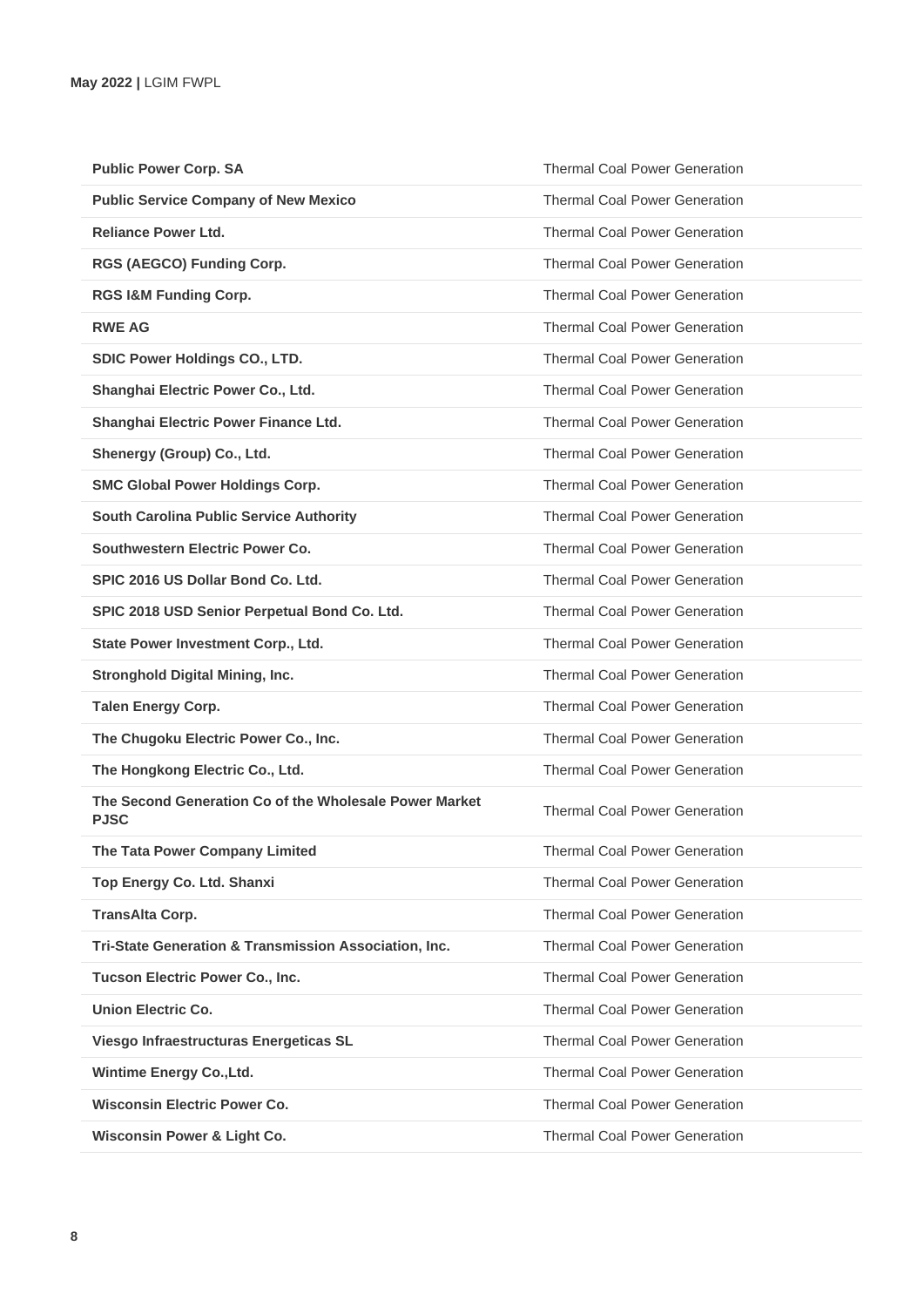| <b>Wisconsin Public Service Corp.</b>                | <b>Thermal Coal Power Generation</b> |
|------------------------------------------------------|--------------------------------------|
| <b>Yorkshire Electricity Group Plc</b>               | <b>Thermal Coal Power Generation</b> |
| <b>ZE PAK SA</b>                                     | <b>Thermal Coal Power Generation</b> |
| Zhejiang Southeast Electric Power Co., Ltd.          | <b>Thermal Coal Power Generation</b> |
| Zhejiang Zheneng Electric Power Co Ltd               | <b>Thermal Coal Power Generation</b> |
| Athabasca Oil Corp.                                  | Oil Sands Extraction                 |
| <b>Canadian Natural Resources Ltd.</b>               | Oil Sands Extraction                 |
| Canadian Oil Sands Ltd.                              | Oil Sands Extraction                 |
| <b>Cenovus Energy Inc.</b>                           | Oil Sands Extraction                 |
| Connacher Oil & Gas Ltd.                             | Oil Sands Extraction                 |
| <b>Harvest Operations Corp.</b>                      | Oil Sands Extraction                 |
| Husky Energy Inc.                                    | Oil Sands Extraction                 |
| <b>Imperial Oil Ltd</b>                              | Oil Sands Extraction                 |
| <b>MEG Energy Corp.</b>                              | Oil Sands Extraction                 |
| <b>Pengrowth Energy Corp.</b>                        | Oil Sands Extraction                 |
| Petro-Canada                                         | Oil Sands Extraction                 |
| <b>Suncor Energy Inc.</b>                            | Oil Sands Extraction                 |
| <b>Sunshine Oilsands Ltd.</b>                        | Oil Sands Extraction                 |
| 63 Moons Technologies Ltd                            | <b>UNGC</b>                          |
| Abdul Qader Khan Research Laboratories (AQKRL)       | <b>UNGC</b>                          |
| <b>Adani Enterprises Limited</b>                     | <b>UNGC</b>                          |
| Adani Ports & Special Economic Zone Ltd              | <b>UNGC</b>                          |
| Aerospace Long-March International Trade Co., Ltd. * | <b>UNGC</b>                          |
| Aeroteh SA*                                          | <b>UNGC</b>                          |
| Anhui GreatWall Military Industry Co., Ltd. *        | <b>UNGC</b>                          |
| Avibras Industria Aeroespacial S/A. *                | <b>UNGC</b>                          |
| <b>Bharat Dynamics Limited</b>                       | <b>UNGC</b>                          |
| China Aerospace Science & Technology Corp.           | <b>UNGC</b>                          |
| China National Petroleum Corp.                       | <b>UNGC</b>                          |
| <b>China North Industries Corp. *</b>                | <b>UNGC</b>                          |
| China Northern Rare Earth (Group) High-Tech Co Ltd   | <b>UNGC</b>                          |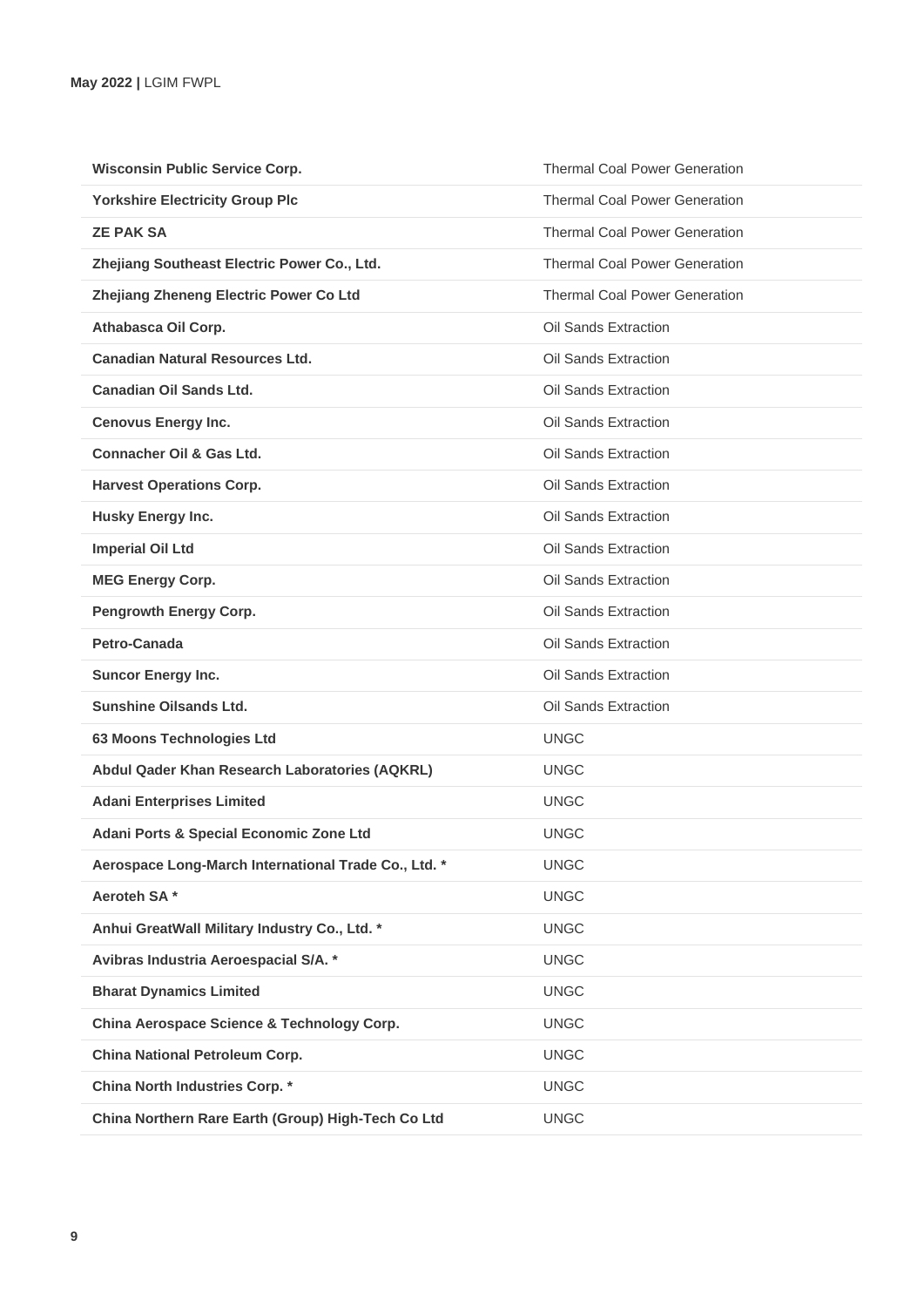| China Petroleum & Chemical Corp.               | <b>UNGC</b> |
|------------------------------------------------|-------------|
| CNPC (HK) Overseas Capital Ltd.                | <b>UNGC</b> |
| <b>CNPC Capital Co., Ltd.</b>                  | <b>UNGC</b> |
| <b>CNPC General Capital Ltd.</b>               | <b>UNGC</b> |
| Compania Nationala ROMARM SA*                  | <b>UNGC</b> |
| Defense Research & Development Organization *  | <b>UNGC</b> |
| <b>Energy Transfer LP</b>                      | <b>UNGC</b> |
| <b>Energy Transfer Operating LP</b>            | <b>UNGC</b> |
| <b>Eskom Holdings SOC Limited</b>              | <b>UNGC</b> |
| <b>ETP Legacy LP</b>                           | <b>UNGC</b> |
| Israel Aerospace Industries Ltd. *             | <b>UNGC</b> |
| <b>L&amp;T Finance Holdings Ltd</b>            | <b>UNGC</b> |
| <b>L&amp;T Technology Services Ltd.</b>        | <b>UNGC</b> |
| Lake Shore Gold Corp.                          | <b>UNGC</b> |
| <b>Larsen &amp; Toubro Infotech Limited</b>    | <b>UNGC</b> |
| <b>Larsen &amp; Toubro Limited</b>             | <b>UNGC</b> |
| LIG Nex1 Co Ltd *                              | <b>UNGC</b> |
| Makina Ve Kimya Endustrisi Kurumu              | <b>UNGC</b> |
| Metallurgical Corporation of China Ltd.        | <b>UNGC</b> |
| <b>Midwest Connector Capital Co. LLC</b>       | <b>UNGC</b> |
| <b>MTN (Mauritius) Investments Ltd.</b>        | <b>UNGC</b> |
| <b>MTN Group Limited</b>                       | <b>UNGC</b> |
| <b>Mumias Sugar Company Limited</b>            | <b>UNGC</b> |
| <b>National Development Complex</b>            | <b>UNGC</b> |
| National Engineering & Scientific Commission * | <b>UNGC</b> |
| North Queensland Export Terminal Pty Ltd.      | <b>UNGC</b> |
| OCP S.A.                                       | <b>UNGC</b> |
| <b>Oil and Natural Gas Corporation Limited</b> | <b>UNGC</b> |
| <b>ONGC Videsh Ltd.</b>                        | <b>UNGC</b> |
| <b>ONGC Videsh Vankorneft Pte Ltd.</b>         | <b>UNGC</b> |
| <b>Orascom Investment Holding SAE</b>          | <b>UNGC</b> |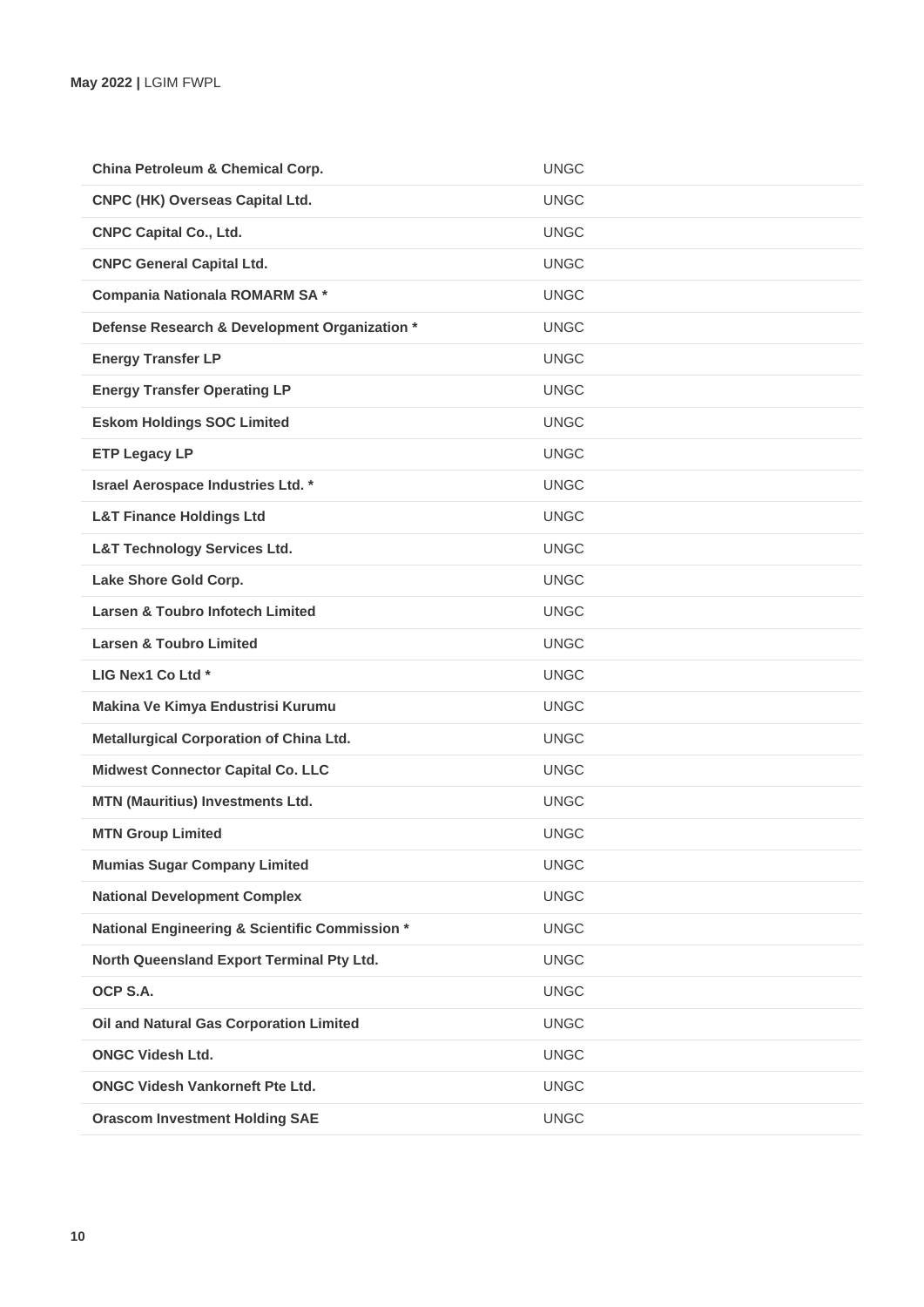| Pacific Gas & Electric Co.                           | <b>UNGC</b> |
|------------------------------------------------------|-------------|
| Pan American Silver Corp.                            | <b>UNGC</b> |
| <b>PEMEX Project Funding Master Trust</b>            | <b>UNGC</b> |
| Petróleos de Venezuela S.A.                          | <b>UNGC</b> |
| <b>PetroChina Co Ltd</b>                             | <b>UNGC</b> |
| Petroleos Mexicanos S.A. de C.V.                     | <b>UNGC</b> |
| <b>Petroliam Nasional Berhad</b>                     | <b>UNGC</b> |
| <b>Petronas Capital Ltd.</b>                         | <b>UNGC</b> |
| Petronas Global Sukuk Ltd.                           | <b>UNGC</b> |
| <b>PG&amp;E Corp</b>                                 | <b>UNGC</b> |
| <b>Poongsan Corporation</b>                          | <b>UNGC</b> |
| <b>Poongsan Holdings Corporation</b>                 | <b>UNGC</b> |
| <b>Regency Energy Finance Corp.</b>                  | <b>UNGC</b> |
| <b>Regency Energy Partners LP</b>                    | <b>UNGC</b> |
| Roketsan Roket Sanayii ve Ticaret AS*                | <b>UNGC</b> |
| <b>Rostec Corporation *</b>                          | <b>UNGC</b> |
| <b>Samling Global Limited</b>                        | <b>UNGC</b> |
| Sinopec Capital (2013) Ltd.                          | <b>UNGC</b> |
| <b>Sinopec Capital Ltd.</b>                          | <b>UNGC</b> |
| Sinopec Group Overseas Development (2012) Ltd.       | <b>UNGC</b> |
| Sinopec Group Overseas Development (2013) Ltd.       | <b>UNGC</b> |
| Sinopec Group Overseas Development (2014) Ltd.       | <b>UNGC</b> |
| Sinopec Group Overseas Development (2015) Ltd.       | <b>UNGC</b> |
| Sinopec Group Overseas Development (2016) Ltd.       | <b>UNGC</b> |
| Sinopec Group Overseas Development (2017) Ltd.       | <b>UNGC</b> |
| Sinopec Group Overseas Development (2018) Ltd.       | <b>UNGC</b> |
| <b>Sinopec Kantons Holdings Ltd</b>                  | <b>UNGC</b> |
| <b>SNT DYNAMICS Co., Ltd. *</b>                      | <b>UNGC</b> |
| <b>SNT Holdings Co., Ltd.</b>                        | <b>UNGC</b> |
| Splav State Research & Production Association Fsue * | <b>UNGC</b> |
| Sunoco Logistics Partners Operations LP*             | <b>UNGC</b> |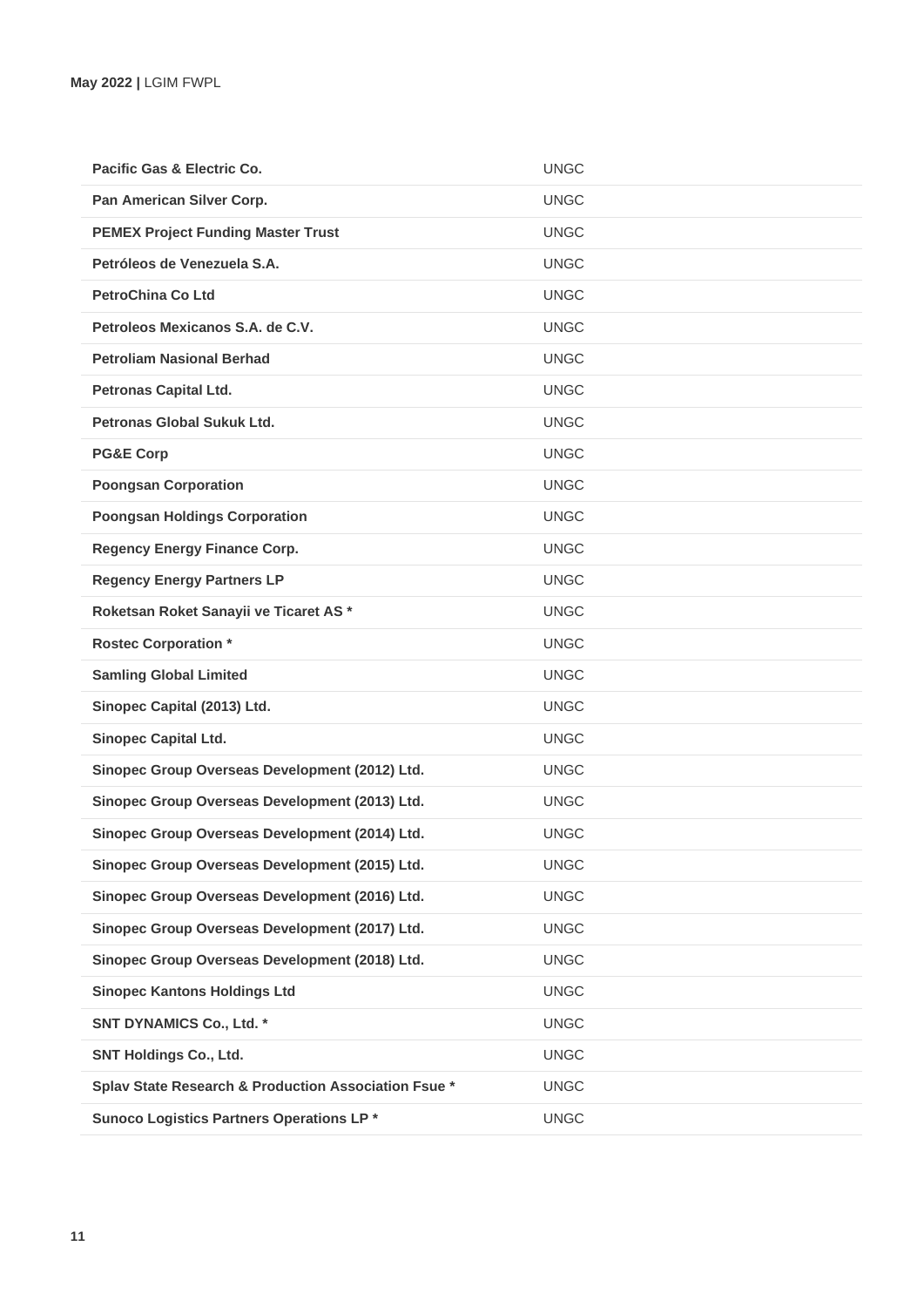| Tactical Missiles Corp. JSC *                              | <b>UNGC</b>                  |
|------------------------------------------------------------|------------------------------|
| <b>Tahoe Resources Inc.</b>                                | <b>UNGC</b>                  |
| The Day & Zimmermann Group, Inc.                           | <b>UNGC</b>                  |
| <b>Tokyo Electric Power Company Holdings, Incorporated</b> | <b>UNGC</b>                  |
| <b>Toshiba Corp.</b>                                       | <b>UNGC</b>                  |
| <b>Unitech Limited</b>                                     | <b>UNGC</b>                  |
| Vale Overseas Ltd.                                         | <b>UNGC</b>                  |
| Vale S.A.                                                  | <b>UNGC</b>                  |
| <b>Wachovia Corp.</b>                                      | <b>UNGC</b>                  |
| Walchandnagar Industries Ltd.                              | <b>UNGC</b>                  |
| <b>Wells Fargo &amp; Company</b>                           | <b>UNGC</b>                  |
| <b>Wells Fargo Bank NA</b>                                 | <b>UNGC</b>                  |
| Wells Fargo Bank, NA (Sioux Falls, South Dakota)           | <b>UNGC</b>                  |
| <b>Wells Fargo Canada Corp.</b>                            | <b>UNGC</b>                  |
| Aerospace Long-March International Trade Co., Ltd. *       | <b>Controversial Weapons</b> |
| Aeroteh SA*                                                | <b>Controversial Weapons</b> |
| <b>Air Weapons Complex</b>                                 | <b>Controversial Weapons</b> |
| <b>American Ordnance LLC</b>                               | <b>Controversial Weapons</b> |
| Anhui GreatWall Military Industry Co., Ltd. *              | <b>Controversial Weapons</b> |
| Arab Organization for Industrialization                    | <b>Controversial Weapons</b> |
| Avibras Industria Aeroespacial S/A. *                      | <b>Controversial Weapons</b> |
| China Aerospace Science & Technology Corp.                 | <b>Controversial Weapons</b> |
| China North Industries Corp. *                             | <b>Controversial Weapons</b> |
| Compania Nationala ROMARM SA*                              | <b>Controversial Weapons</b> |
| <b>Defense Industries Organization</b>                     | <b>Controversial Weapons</b> |
| Defense Research & Development Organization *              | <b>Controversial Weapons</b> |
| <b>Global Industrial &amp; Defence Solutions</b>           | <b>Controversial Weapons</b> |
| Israel Aerospace Industries Ltd. *                         | <b>Controversial Weapons</b> |
| Kaha Company for Chemical Industries                       | <b>Controversial Weapons</b> |
| Korea Defense Industry Corp.                               | <b>Controversial Weapons</b> |
| LIG Nex1 Co Ltd *                                          | <b>Controversial Weapons</b> |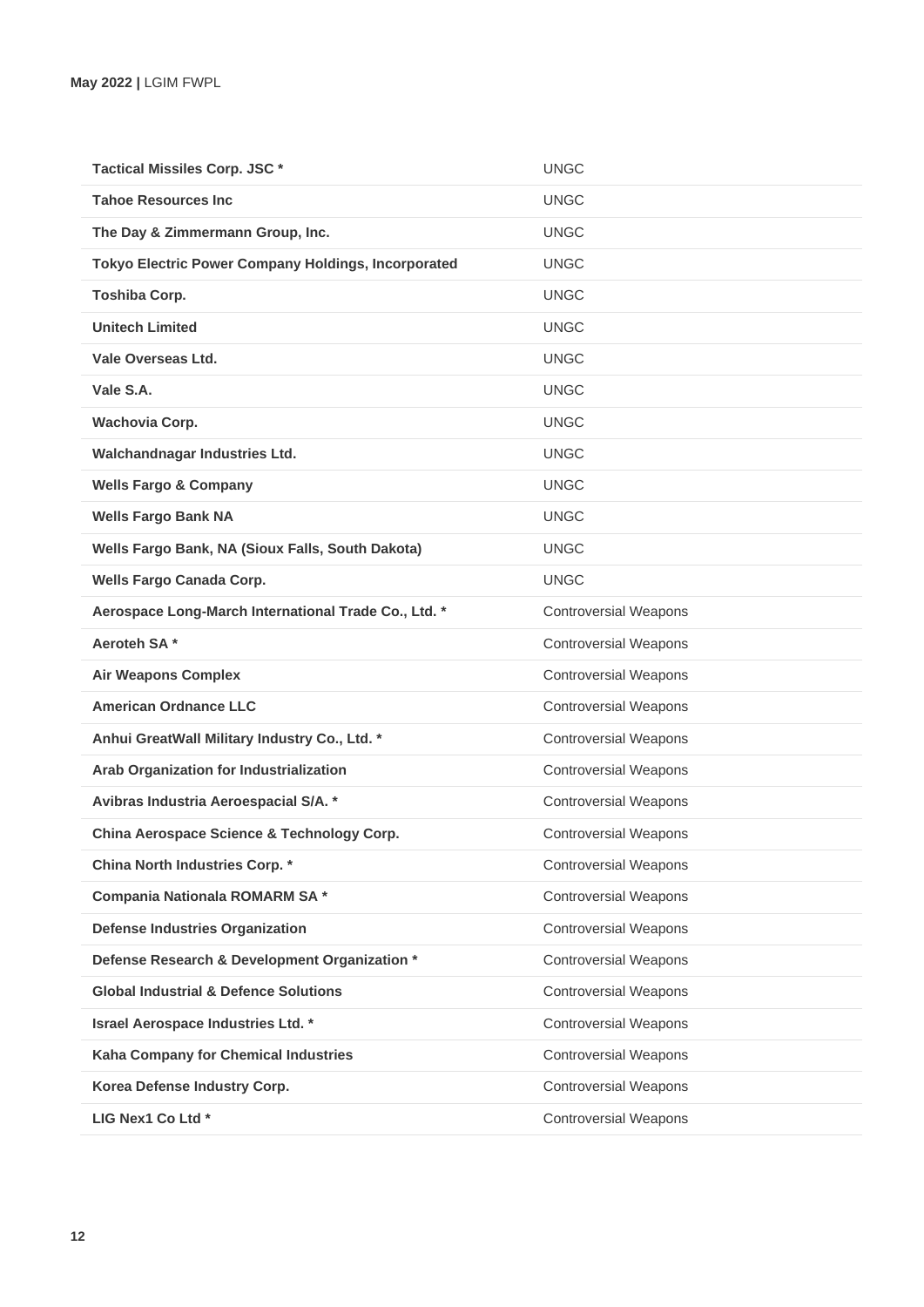| Makina Ve Kimya Endustrisi Kurumu                            | <b>Controversial Weapons</b> |
|--------------------------------------------------------------|------------------------------|
| Manufacturing Engineering Scientific Industrial Concern OJSC | <b>Controversial Weapons</b> |
| <b>Mil-spec Industries Corp</b>                              | <b>Controversial Weapons</b> |
| <b>Munitions India Ltd.*</b>                                 | <b>Controversial Weapons</b> |
| <b>National Development Complex</b>                          | <b>Controversial Weapons</b> |
| National Engineering & Scientific Commission *               | <b>Controversial Weapons</b> |
| Nityanand Udyog Pvt Ltd.                                     | <b>Controversial Weapons</b> |
| <b>Ordtech Military Industries (OMI)</b>                     | <b>Controversial Weapons</b> |
| <b>Pakistan Ordnance Factories</b>                           | <b>Controversial Weapons</b> |
| <b>Poongsan Corporation</b>                                  | <b>Controversial Weapons</b> |
| Raduga State Machine-Building Design Bureau JSC              | <b>Controversial Weapons</b> |
| Roketsan Roket Sanayii ve Ticaret AS *                       | <b>Controversial Weapons</b> |
| <b>Rosoboronexport JSC</b>                                   | <b>Controversial Weapons</b> |
| <b>Rostec Corporation *</b>                                  | <b>Controversial Weapons</b> |
| <b>Sakr Factory for Developed Industries</b>                 | <b>Controversial Weapons</b> |
| <b>Scientific Production Association Bazalt JSC</b>          | <b>Controversial Weapons</b> |
| Sichuan Aerospace Industrial Group Co., Ltd.                 | <b>Controversial Weapons</b> |
| <b>SNT DYNAMICS Co., Ltd. *</b>                              | <b>Controversial Weapons</b> |
| Splav State Research & Production Association Fsue *         | <b>Controversial Weapons</b> |
| <b>Synthetic Moulders Ltd.</b>                               | <b>Controversial Weapons</b> |
| <b>Tactical Missiles Corp. JSC*</b>                          | <b>Controversial Weapons</b> |
| The Day & Zimmermann Group, Inc.                             | <b>Controversial Weapons</b> |
| USBid, Inc.                                                  | <b>Controversial Weapons</b> |
| <b>WBParts, Inc.</b>                                         | <b>Controversial Weapons</b> |
| Yugoimport-SDPR                                              | <b>Controversial Weapons</b> |

\* These companies have met more than one FWPL exclusion criteria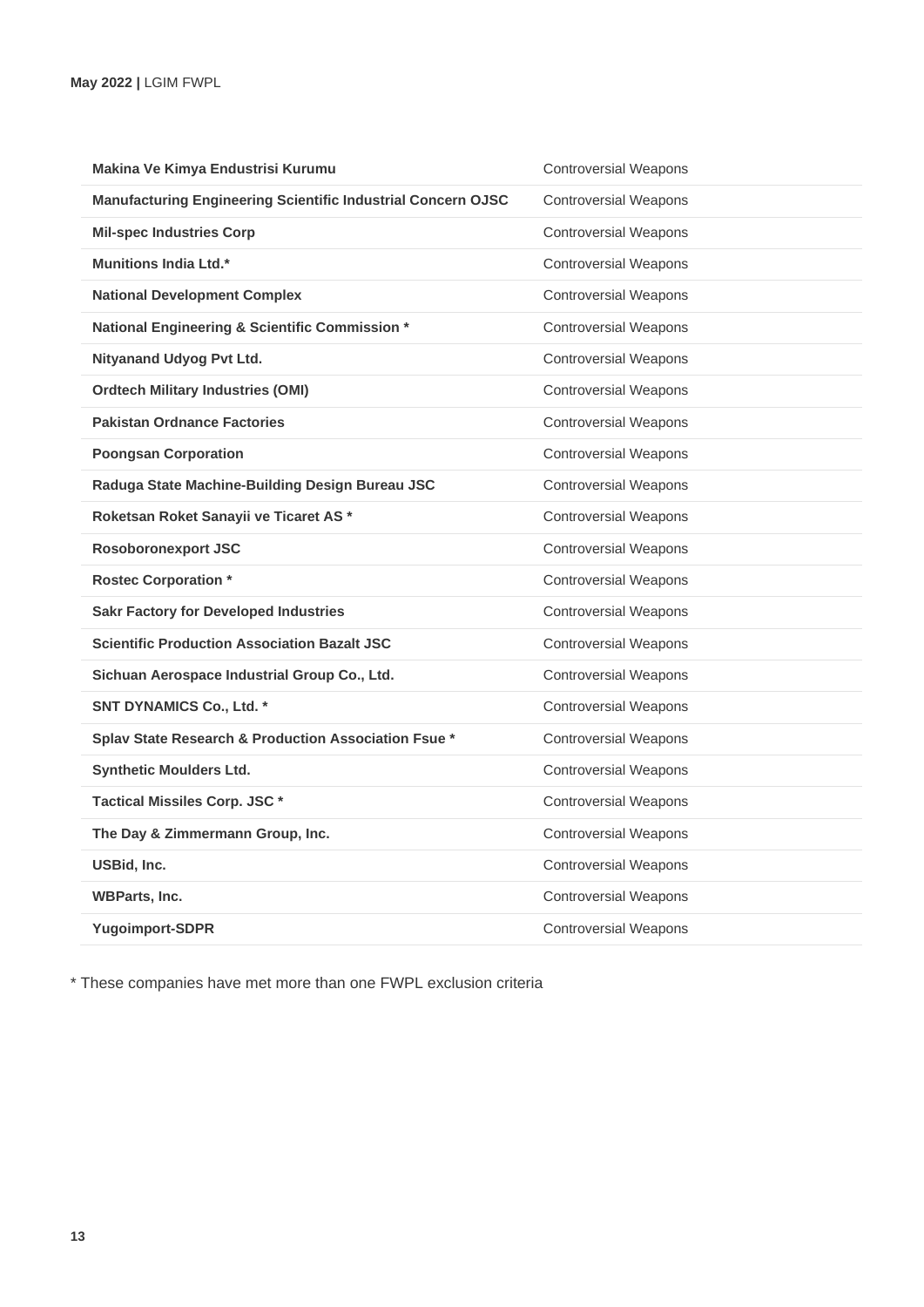## **Important Information**

## One Coleman Street

London

EC2R 5AA

Authorised and regulated by the Financial Conduct Authority. Legal & General Investment Management does not provide advice on the suitability of its products or services. Ultimate holding company - Legal & General Group plc.

The information contained in this document (the 'Information') has been prepared by Legal & General Investment Management Limited, Legal and General Assurance (Pensions Management) Limited, LGIM Real Assets (Operator) Limited, Legal & General (Unit Trust Managers) Limited and/or their affiliates ('Legal & General', 'we' or 'us'). Such Information is the property and/or confidential information of Legal & General and may not be disclosed by you to any other person without the prior written consent of Legal & General.

No party shall have any right of action against Legal & General in relation to the accuracy or completeness of the Information, or any other written or oral information made available in connection with this publication. Any investment advice that we provide to you is based solely on the limited initial information which you have provided to us. No part of this or any other document or presentation provided by us shall be deemed to constitute 'proper advice' for the purposes of the Pensions Act 1995 (as amended). Any limited initial advice given relating to professional services will be further discussed and negotiated in order to agree formal investment guidelines which will form part of written contractual terms between the parties.

Past performance is no guarantee of future results. The value of an investment and any income taken from it is not guaranteed and can go down as well as up, you may not get back the amount you originally invested.

The Information has been produced for use by a professional investor and their advisors only. It should not be distributed without our permission.

The risks associated with each fund or investment strategy are set out in this publication, the relevant prospectus or investment management agreement (as applicable) and these should be read and understood before making any investment decisions. A copy of the relevant documentation can be obtained from your Client Relationship Manager.

**Confidentiality and Limitations:** Unless otherwise agreed by Legal & General in writing, the Information in this document (a) is for information purposes only and we are not soliciting any action based on it, and (b) is not a recommendation to buy or sell securities or pursue a particular investment strategy; and (c) is not investment, legal, regulatory or tax advice. Any trading or investment decisions taken by you should be based on your own analysis and judgment (and/or that of your professional advisors) and not in reliance on us or the Information. To the fullest extent permitted by law, we exclude all representations, warranties, conditions, undertakings and all other terms of any kind, implied by statute or common law, with respect to the Information including

(without limitation) any representations as to the quality, suitability, accuracy or completeness of the Information.

Any projections, estimates or forecasts included in the Information (a) shall not constitute a guarantee of future events, (b) may not consider or reflect all possible future events or conditions relevant to you (for example, market disruption events); and (c) may be based on assumptions or simplifications that may not be relevant to you.

The Information is provided 'as is' and 'as available'. To the fullest extent permitted by law, Legal & General accepts no liability to you or any other recipient of the Information for any loss, damage or cost arising from, or in connection with, any use or reliance on the Information. Without limiting the generality of the foregoing. Legal & General does not accept any liability for any indirect, special or consequential loss howsoever caused and on any theory or liability, whether in contract or tort (including negligence) or otherwise, even if Legal & General has been advised of the possibility of such loss.

**Third Party Data:** Where this document contains third party data ('Third Party Data'), we cannot guarantee the accuracy, completeness or reliability of such Third Party Data and accept no responsibility or liability whatsoever in respect of such Third Party Data.

**Publication, Amendments and Updates:** We are under no obligation to update or amend the Information or correct any errors in the Information following the date it was delivered to you. Legal & General reserves the right to update this document and/or the Information at any time and without notice.

Although the Information contained in this document is believed to be correct as at the time of printing or publication, no assurance can be given to you that this document is complete or accurate in the light of information that may become available after its publication. The Information may not take into account any relevant events, facts or conditions that have occurred after the publication or printing of this document.

**Telephone Recording:** As required under applicable laws Legal & General will record all telephone and electronic communications and conversations with you that result or may result in the undertaking of transactions in financial instruments on your behalf. Such records will be kept for a period of five years (or up to seven years upon request from the Financial Conduct Authority (or such successor from time to time)) and will be provided to you upon request.